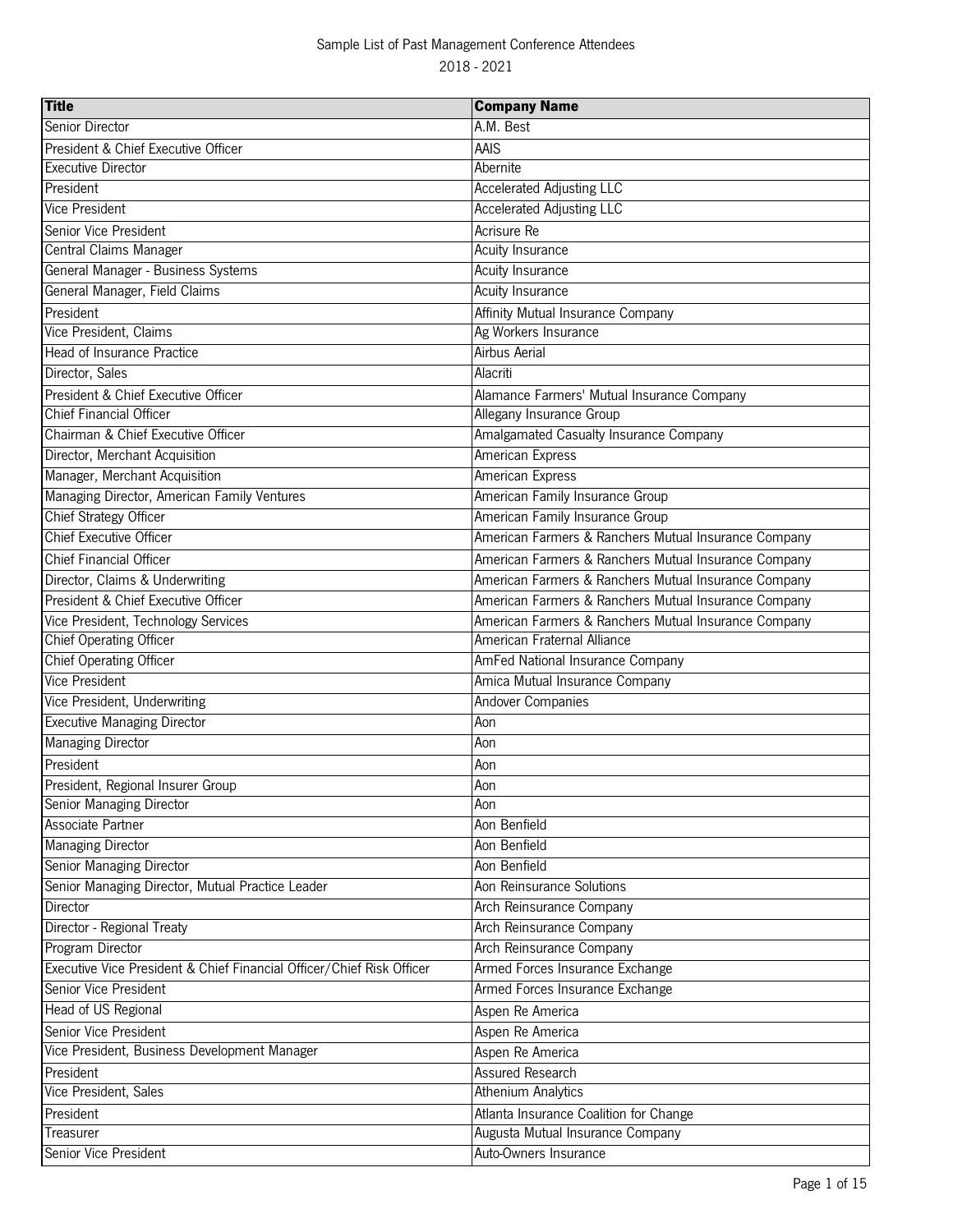| <b>Title</b>                                          | <b>Company Name</b>                            |
|-------------------------------------------------------|------------------------------------------------|
| Senior Vice President, Treaty Underwriting            | Axis Reinsurance Company                       |
| Senior Vice President                                 | <b>AXIS Reinsurance Company</b>                |
| <b>Chief Financial Officer</b>                        | Ayr Farmers Mutual Insurance Company           |
| Chief Investment Officer                              | Ayr Farmers Mutual Insurance Company           |
| <b>Chief Operating Officer</b>                        | Ayr Farmers Mutual Insurance Company           |
| Manager of Claims and Loss Prevention                 | Ayr Farmers Mutual Insurance Company           |
| Manager, Human Resources Services                     | Ayr Farmers Mutual Insurance Company           |
| Manager, Underwriting Services & Broker Distribution  | Ayr Farmers Mutual Insurance Company           |
| President & Chief Executive Officer                   | Ayr Farmers Mutual Insurance Company           |
| Chief Operating Officer                               | Badger Mutual Insurance Company                |
| Vice President                                        | Badger Mutual Insurance Company                |
| Vice President, Underwriting                          | Badger Mutual Insurance Company                |
| Director                                              | Bain Capital Insurance                         |
| Managing Director & Global Head of Insurance          | <b>Bain Capital Insurance</b>                  |
| Senior Advisor                                        | Bain Capital Insurance                         |
| <b>Accounting Manager</b>                             | Baltimore Equitable Insurance                  |
| President & Chief Executive Officer                   | Baltimore Equitable Insurance                  |
| President                                             | Bay of Quinte Mutual Insurance Company         |
| <b>Executive Vice President</b>                       | Beach Re                                       |
| <b>Special Lines Treaty</b>                           | <b>Beazley Group</b>                           |
| Underwriter                                           | <b>Beazley Group</b>                           |
| <b>Executive Vice President</b>                       | <b>Berkley Re Solutions</b>                    |
| Senior Vice President                                 | <b>Berkley Re Solutions</b>                    |
| Senior Vice President, Chief Marketing Officer        | <b>Berkley Re Solutions</b>                    |
| <b>Director of Sales</b>                              | Betterview                                     |
| <b>Managing Partner</b>                               | <b>Blackcomb Consultants</b>                   |
| Senior Director Sales                                 | <b>Blackcomb Consultants</b>                   |
| Principal                                             | Bland & Sorkin, P.C.                           |
| Principal                                             | Bland & Sorkin/Enhanced Mutual Strategies, LLC |
| <b>Assistant Vice President</b>                       | <b>BMS Re US</b>                               |
| <b>Chief Executive Officer</b>                        | <b>BMS Re US</b>                               |
| <b>Executive Vice President</b>                       | <b>BMS Re US</b>                               |
| Senior Vice President                                 | <b>BMS Re US</b>                               |
| <b>Vice President</b>                                 | <b>BMS Re US</b>                               |
| Vice President/Senior Meteorologist                   | <b>BMS Re US</b>                               |
| Head of Business Development & Sales                  | <b>BOLD Penguin</b>                            |
| Chief Executive Officer                               | Bradford Victor-Adams Mutual Insurance Company |
| Managing Director, Underwriting & Marketing           | Brethren Mutual Insurance Company              |
| Client Engagement Director                            | <b>BriteCore</b>                               |
| Community Engagement Coordinator                      | <b>BriteCore</b>                               |
| Enterprise Account Sales Executive                    | <b>BriteCore</b>                               |
| Sales Engineering - Pre-Sales Analyst                 | <b>BriteCore</b>                               |
| Senior Vice President, Sales                          | <b>BriteCore</b>                               |
| <b>Chief Financial Officer</b>                        | Broome Co-operative Insurance Company          |
| President & Chief Executive Officer                   | Broome Co-operative Insurance Company          |
| Assistant Vice President, Application Architecture    | Brotherhood Mutual Insurance Company           |
| Chief Actuary, Vice President, Research & Development | Brotherhood Mutual Insurance Company           |
| Vice President & Chief Actuary                        | Brotherhood Mutual Insurance Company           |
| Vice President & Chief Counsel                        | Brotherhood Mutual Insurance Company           |
| <b>Chief Executive Officer</b>                        | Brush Country Claims, Ltd.                     |
| Vice President, Marketing                             | Brush Country Claims, Ltd.                     |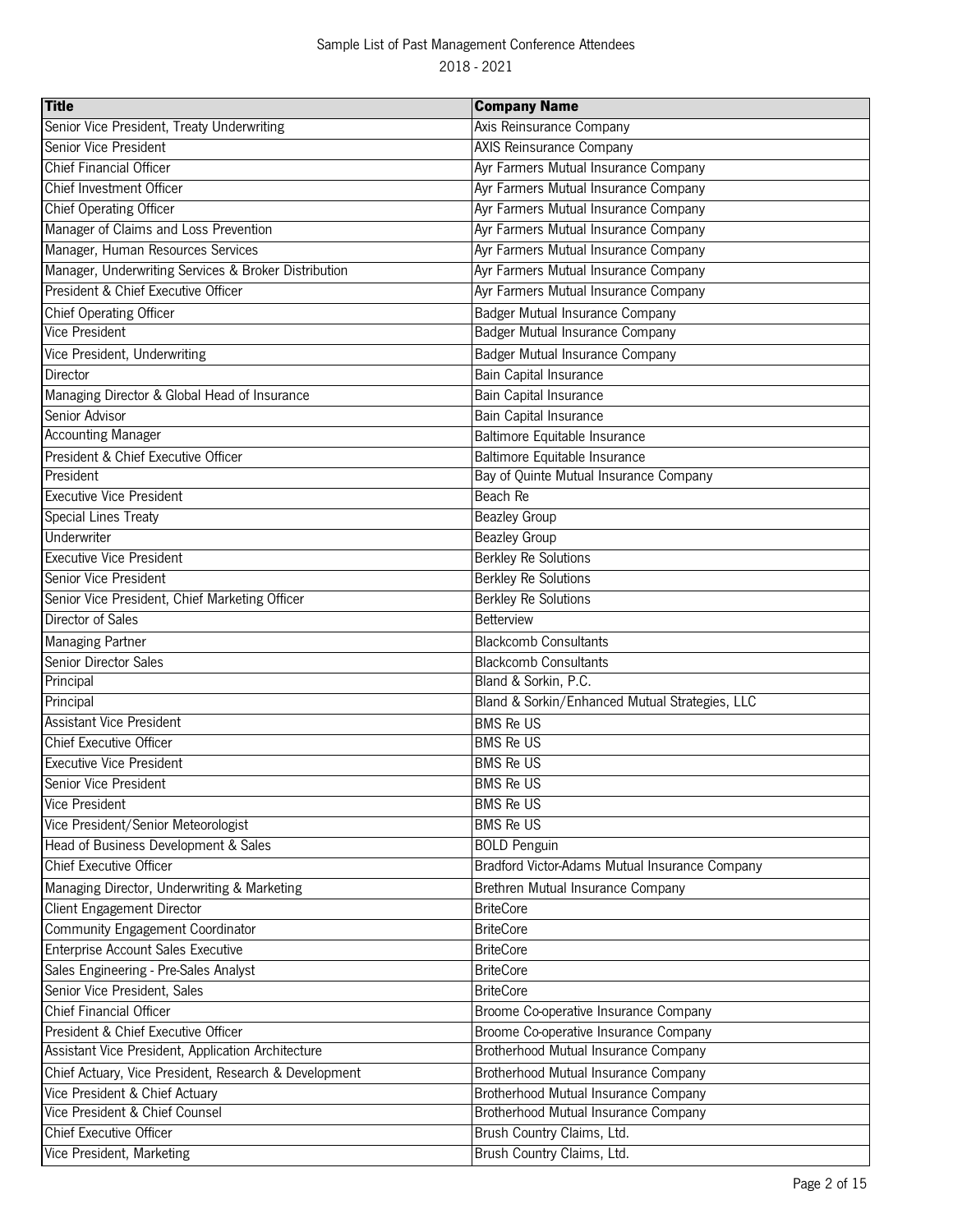| President & Chief Executive Officer<br><b>Buckeye Insurance Group</b><br>Senior Vice President, Chief Underwriting Officer<br><b>Buckeye Insurance Group</b><br><b>Chief Executive Officer</b><br><b>Build America Mutual Assurance Company</b><br>Assistance Vice President   Controller<br><b>Builders Mutual Insurance Company</b> |
|---------------------------------------------------------------------------------------------------------------------------------------------------------------------------------------------------------------------------------------------------------------------------------------------------------------------------------------|
|                                                                                                                                                                                                                                                                                                                                       |
|                                                                                                                                                                                                                                                                                                                                       |
|                                                                                                                                                                                                                                                                                                                                       |
|                                                                                                                                                                                                                                                                                                                                       |
| Chief Information Officer<br><b>Builders Mutual Insurance Company</b>                                                                                                                                                                                                                                                                 |
| President & Chief Executive Officer<br>Cameron Mutual Insurance Company                                                                                                                                                                                                                                                               |
| Vice President, Information Applications<br>Cameron Mutual Insurance Company                                                                                                                                                                                                                                                          |
| <b>Chief Executive Officer</b><br><b>CAMICO Mutual Insurance Company</b>                                                                                                                                                                                                                                                              |
| Chief Executive Officer & General Manager<br>Caradoc Townsend Mutual Insurance Company                                                                                                                                                                                                                                                |
| Director<br><b>CARFAX</b>                                                                                                                                                                                                                                                                                                             |
| <b>Field Sales Executive</b><br><b>CARFAX</b>                                                                                                                                                                                                                                                                                         |
| National Account Manager<br>CARFAX                                                                                                                                                                                                                                                                                                    |
| <b>National Sales Director</b><br><b>CARFAX</b>                                                                                                                                                                                                                                                                                       |
| Chief Financial Officer/Treasurer<br>Carolina Farmers Mutual Insurance Company                                                                                                                                                                                                                                                        |
| President & Chief Executive Officer<br>Carolina Farmers Mutual Insurance Company                                                                                                                                                                                                                                                      |
| <b>Account Executive</b><br>Carpe Data                                                                                                                                                                                                                                                                                                |
| President & Chief Executive Officer<br>Cayuga Mutual Insurance Company                                                                                                                                                                                                                                                                |
| Celina Insurance Group<br>Chairman, President & Chief Executive Officer                                                                                                                                                                                                                                                               |
| Senior Vice President - Chief Operating Officer<br>Celina Insurance Group                                                                                                                                                                                                                                                             |
| Senior Vice President, Chief Financial Officer<br>Celina Insurance Group                                                                                                                                                                                                                                                              |
| Vice President, Claims<br>Celina Mutual Insurance Company                                                                                                                                                                                                                                                                             |
| Chief Executive Officer<br>Center Mutual Insurance Company                                                                                                                                                                                                                                                                            |
| Century Mutual Insurance Company<br>President                                                                                                                                                                                                                                                                                         |
| <b>Executive Vice President of Operations</b><br>CFM Insurance, Inc.                                                                                                                                                                                                                                                                  |
| President & Chief Executive Officer<br>CFM Insurance, Inc.                                                                                                                                                                                                                                                                            |
| Vice President of Underwriting & Policy Compliance<br>CFM Insurance, Inc.                                                                                                                                                                                                                                                             |
| <b>Chief Administration Officer</b><br>Chesapeake Employers Insurance Company                                                                                                                                                                                                                                                         |
| President & Chief Executive Officer<br>Chesapeake Employers Insurance Company                                                                                                                                                                                                                                                         |
| Chief Culture Officer<br>Chubb                                                                                                                                                                                                                                                                                                        |
| Assistant Vice President, Risk Control<br>Church Mutual Insurance Company                                                                                                                                                                                                                                                             |
| Executive Vice President, Operations<br>Church Mutual Insurance Company                                                                                                                                                                                                                                                               |
| Senior Vice President, Shared Services & Chief Information Officer<br>Church Mutual Insurance Company                                                                                                                                                                                                                                 |
| Manager/President<br>Clare Mutual Insurance Company                                                                                                                                                                                                                                                                                   |
| <b>Chief Executive Officer</b><br>ClearPath Mutual Insurance Company                                                                                                                                                                                                                                                                  |
| Vice President, Underwriting<br>ClearPath Mutual Insurance Company                                                                                                                                                                                                                                                                    |
| President<br>CM Regent Insurance Company                                                                                                                                                                                                                                                                                              |
| Columbia Mutual Insurance Company<br>Senior Vice President & General Counsel                                                                                                                                                                                                                                                          |
| CompSource Mutual Insurance Company<br>Vice President of Insurance Operations                                                                                                                                                                                                                                                         |
| <b>Assistant Vice President</b><br>Conning                                                                                                                                                                                                                                                                                            |
| Co-Head Asset Management Sales<br>Conning                                                                                                                                                                                                                                                                                             |
| Director<br>Conning                                                                                                                                                                                                                                                                                                                   |
| Director, Insurance Research<br>Conning                                                                                                                                                                                                                                                                                               |
| <b>Managing Director</b><br>Conning                                                                                                                                                                                                                                                                                                   |
| <b>Marketing Specialist</b><br>Convr                                                                                                                                                                                                                                                                                                  |
| Vice President of Sales & Marketing<br>Convr                                                                                                                                                                                                                                                                                          |
| President & Chief Executive Officer<br>Co-operative Insurance Companies                                                                                                                                                                                                                                                               |
| Senior Vice President, Human Resources & Project Management<br>Co-operative Insurance Companies                                                                                                                                                                                                                                       |
| Executive Vice President, Chief Operating Officer & Chief Administrative Off CopperPoint Insurance Company                                                                                                                                                                                                                            |
| President & Chief Executive Officer<br>CopperPoint Insurance Company                                                                                                                                                                                                                                                                  |
| Crowe, LLP<br><b>Managing Director</b>                                                                                                                                                                                                                                                                                                |
| Crowe, LLP<br>Senior Manager                                                                                                                                                                                                                                                                                                          |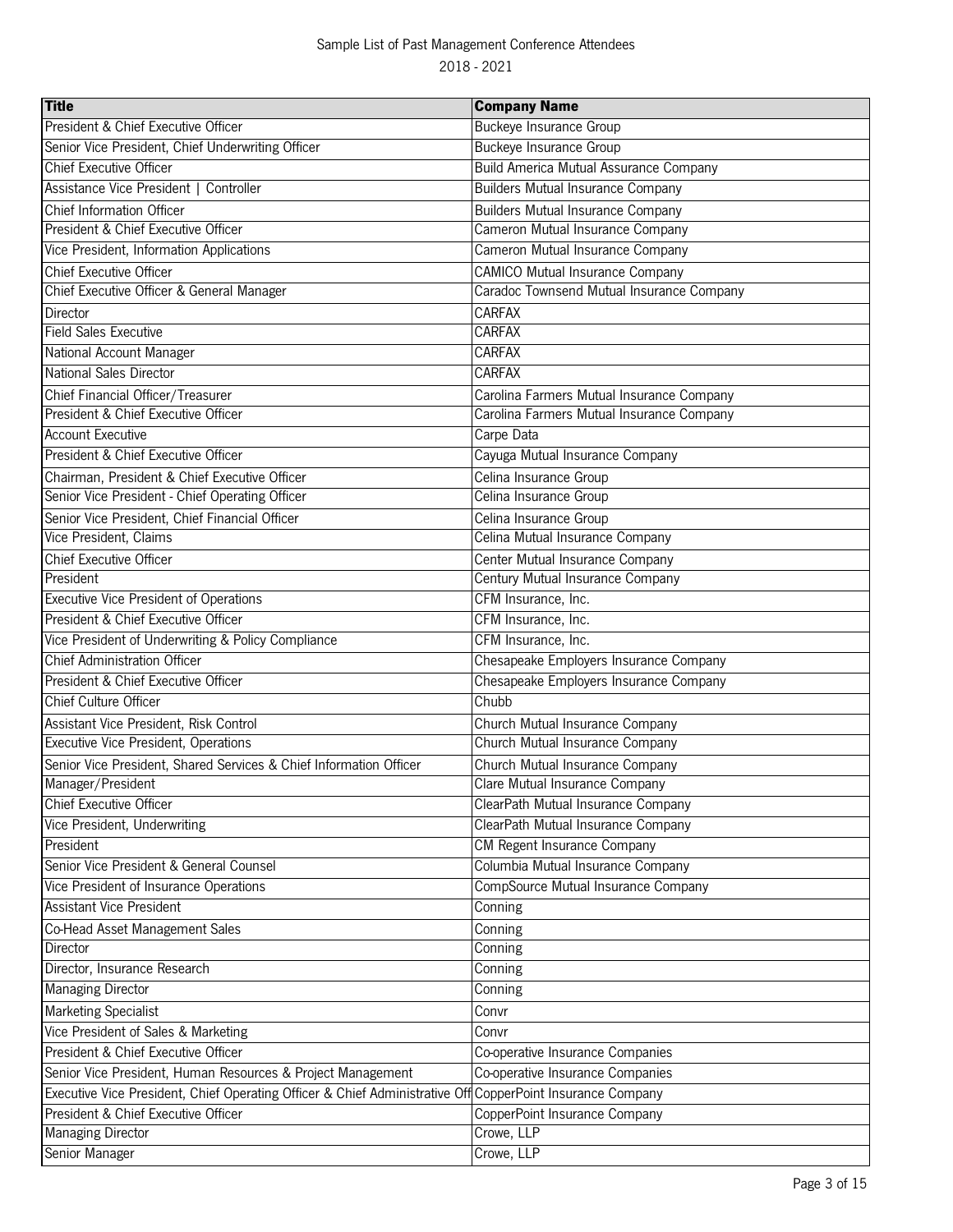| <b>Title</b>                                                | <b>Company Name</b>                              |
|-------------------------------------------------------------|--------------------------------------------------|
| President & Chief Executive Officer                         | Cumberland Insurance Group                       |
| Senior Vice President, Casualty Claims                      | <b>Cumberland Mutual Insurance Company</b>       |
| <b>Chief Operating Officer</b>                              | CX Insurance Services, Inc.                      |
| President & Chief Executive Officer                         | CX Insurance Services, Inc.                      |
| Vice President, Marketing                                   | <b>DataCubes</b>                                 |
| Principal                                                   | Deloitte                                         |
| Vice President, Consulting & Delivery                       | Development Dimensions International Inc.        |
| <b>Chief Executive Officer</b>                              | Digital Trades School                            |
| President                                                   | <b>DMC Mutual Insurance Association</b>          |
| Regional Vice President, Sales                              | Donegal Insurance Group                          |
| Senior Vice President, National Agency Relationship Manager | Donegal Insurance Group                          |
| Senior Director of Insurance                                | Drone Base                                       |
| President & Chief Executive Officer                         | Dufferin Mutual Insurance Company                |
| President                                                   | Dumfries Mutual Insurance Company                |
| <b>Chief Executive Officer</b>                              | e2Value, Inc.                                    |
| <b>Consultant and Actuary</b>                               | e2Value, Inc.                                    |
| Director, Sales                                             | e2Value, Inc.                                    |
| President                                                   | e2Value, Inc.                                    |
| President & Chief Technology Officer                        | e2Value, Inc.                                    |
| Senior Vice President                                       | e2Value, Inc.                                    |
| National Sales Manager                                      | <b>EFI Global</b>                                |
| Vice President, Sales                                       | <b>EFI Global</b>                                |
| Chief Business Development Officer                          | <b>EMC Insurance Companies</b>                   |
| Director, Corporate Strategy                                | <b>EMC Insurance Companies</b>                   |
| Senior Vice President & Chief Underwriting Officer          | <b>EMC Insurance Companies</b>                   |
| Vice President   Underwriting                               | <b>EMC</b> Insurance Companies                   |
| Vice President, Products & Programs                         | <b>EMC Insurance Companies</b>                   |
| Vice President/Reinsurance                                  | <b>EMC Insurance Companies</b>                   |
| Executive Vice President, Chief Strategy Officer            | Encova Insurance                                 |
| Executive Vice President, Commercials Lines & Life          | Encova Insurance                                 |
| Executive Vice President, Personal Lines                    | Encova Insurance                                 |
| Vice President, Product Innovation                          | Enquiron                                         |
| <b>Business Center Director</b>                             | Epoq Legal                                       |
| <b>Business Development Director</b>                        | Epoq Legal                                       |
| Founder & Chief Executive Officer                           | Epoq Legal                                       |
| Vice President & General Manager                            | Equifax                                          |
| Vice President, Sales Leader                                | Equifax                                          |
| Vice President, Marketing                                   | Erie and Niagara Insurance Association           |
| <b>Chief Operating Officer</b>                              | Everett Cash Mutual Insurance Company            |
| President & Chief Executive Officer                         | Everett Cash Mutual Insurance Company            |
| Chief Executive Officer/Treasurer                           | Fairmont Farmers Mutual Insurance Company        |
| <b>Business Center Director</b>                             | Farm Bureau Financial Services                   |
| Director                                                    | <b>Farm Bureau Financial Services</b>            |
| Property/Casualty Claims Vice President                     | Farm Bureau Financial Services                   |
| <b>Underwriting Vice President</b>                          | Farm Bureau Financial Services                   |
| Vice President, Personal Lines & Agriculture                | Farm Bureau Financial Services                   |
| Vice President, Underwriting & Actuarial                    | Farm Bureau Mutual Insurance Company of Michigan |
| <b>Commercial Vice President</b>                            | Farm Bureau Property Casualty Insurance Company  |
| Assistant Vice President, Reinsurance                       | Farm Mutual Re                                   |
| Chair                                                       | Farm Mutual Re                                   |
| Director                                                    | Farm Mutual Re                                   |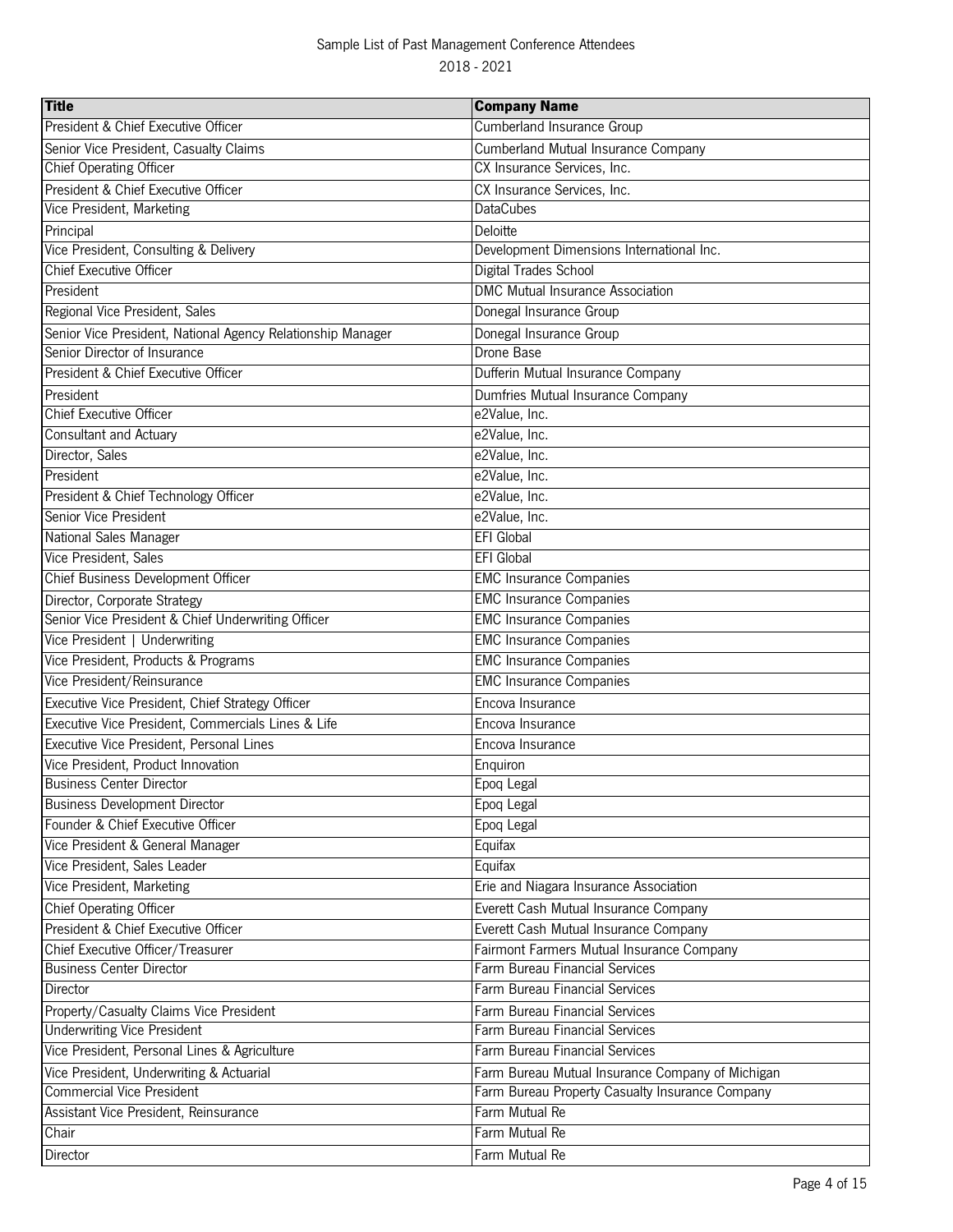| <b>Title</b>                                               | <b>Company Name</b>                                       |
|------------------------------------------------------------|-----------------------------------------------------------|
| Executive Assistant, Corporate Events                      | Farm Mutual Re                                            |
| First Vice Chair                                           | Farm Mutual Re                                            |
| President                                                  | Farm Mutual Re                                            |
| President & Chief Executive Officer                        | Farm Mutual Re                                            |
| Senior Vice President & Chief Operations Officer           | Farm Mutual Re                                            |
| Vice President & Chief Reinsurance Officer                 | Farm Mutual Re                                            |
| General Manager                                            | Farmers & Merchants Mutual Fire Insurance Company         |
| Senior Vice President & Chief Human Resource Officer       | Farmers Alliance Mutual Insurance Company                 |
| Director                                                   | Farmers Alliance Mutual Insurance Company                 |
| President & Chief Executive Officer                        | Farmers Alliance Mutual Insurance Company                 |
| Senior Vice President & Chief Information Officer          | Farmers Alliance Mutual Insurance Company                 |
| President & Chief Executive Officer                        | Farmers Fire Insurance Company                            |
| Claims Manager/Assistant Manager                           | Farmers Mutual Fire Insurance Association of Comal County |
| President & Chief Executive Officer                        | Farmers Mutual Fire Insurance Company of Marble, PA       |
| Vice President, Underwriting & Marketing                   | Farmers Mutual Insurance Company                          |
| President & Chief Executive Officer                        | Farmers Mutual Insurance Company of Macon                 |
| Chairman, President & Chief Executive Officer              | Farmers Mutual Insurance Company of Nebraska              |
| Executive Vice President, Business Development             | Farmers Mutual Insurance Company of Nebraska              |
| Executive Vice President, Secretary & General Counsel      | Farmers Mutual Insurance Company of Nebraska              |
| Senior Vice President, Investments & Real Estate           | Farmers Mutual Insurance Company of Nebraska              |
| Senior Vice President, Investments & Risk Management       | Farmers Mutual Insurance Company of Nebraska              |
| Senior Vice President, Treasurer & Chief Financial Officer | Farmers Mutual Insurance Company of Nebraska              |
| <b>Chief Executive Officer</b>                             | Farmers Protective Mutual Insurance Company               |
| <b>Managing Director</b>                                   | FBC Insurance Company Limited                             |
| President & Chief Executive Officer                        | Federated Rural Electric Insurance Exchange               |
| Vice President & General Counsel                           | Federated Rural Electric Insurance Exchange               |
| Vice President, Underwriting                               | Federated Rural Electric Insurance Exchange               |
| <b>Chief Financial Officer</b>                             | FFVA Mutual Insurance Company                             |
| President & Chief Executive Officer                        | FFVA Mutual Insurance Company                             |
| Vice President of Business Development                     | <b>Field Pros Direct</b>                                  |
| Director, Sales                                            | Finys                                                     |
| President & Chief Executive Officer                        | Finys                                                     |
| <b>Board President</b>                                     | Fire Districts of New York Mutual Insurance Company       |
| Executive Vice President & Chief Operations Officer        | Fire Districts of New York Mutual Insurance Company       |
| President                                                  | Fire Districts of New York Mutual Insurance Company       |
| Secretary                                                  | Fire Districts of New York Mutual Insurance Company       |
| Treasurer                                                  | Fire Districts of New York Mutual Insurance Company       |
| <b>Vice President</b>                                      | Fire Districts of New York Mutual Insurance Company       |
| President                                                  | <b>First Maxfield Mutual Insurance Association</b>        |
| President                                                  | First Mutual Insurance Company                            |
| <b>Business Development</b>                                | Flo Technologies                                          |
| <b>Chief Executive Officer</b>                             | Flo Technologies                                          |
| Director, Business Affairs/Corporate Counsel               | Flo Technologies                                          |
| Senior Executive Vice President, Claims                    | Frankenmuth Mutual Insurance Company                      |
| Senior Vice President                                      | Frankenmuth Mutual Insurance Company                      |
| Vice President                                             | Frankenmuth Mutual Insurance Company                      |
| Agent Manager                                              | Franklin County Farmers Mutual Insurance Company          |
| Assistant Vice President, Marketing                        | Franklin Mutual Insurance Company                         |
| <b>Chief Financial Officer</b>                             | Franklin Mutual Insurance Company                         |
| President & Chief Executive Officer                        | Franklin Mutual Insurance Company                         |
| Senior Vice President, Chief HR Officer                    | Franklin Mutual Insurance Company                         |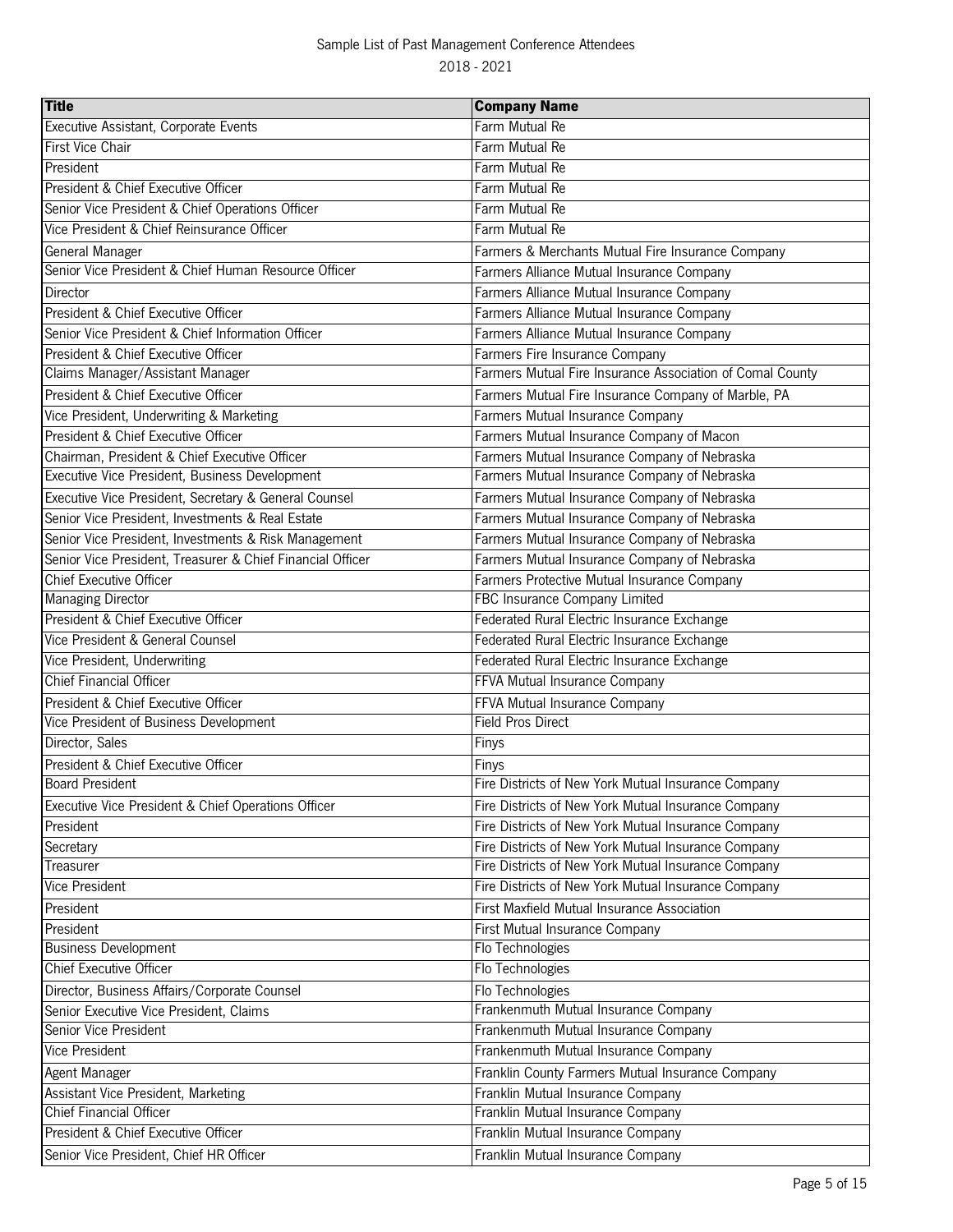| <b>Title</b>                                         | <b>Company Name</b>                           |
|------------------------------------------------------|-----------------------------------------------|
| Senior Vice President/Chief Data Scientist           | Franklin Mutual Insurance Company             |
| Vice President, Human Resources                      | Franklin Mutual Insurance Company             |
| Head of Insurance New Business Development           | Franklin Templeton                            |
| President & Chief Executive Officer                  | Frederick Mutual Insurance Company            |
| Regional Vice President                              | Frederick Mutual Insurance Company            |
| Vice President & Chief Claim Officer                 | Frederick Mutual Insurance Company            |
| Vice President, Sales - Carrier Practice             | Gallagher Bassett Services, Inc.              |
| <b>Account Executive</b>                             | Gen Re                                        |
| <b>Casualty Facultative Manager</b>                  | Gen Re                                        |
| Chairman                                             | Gen Re                                        |
| Chief Underwriting Officer                           | Gen Re                                        |
| North American Property Fac Programs                 | Gen Re                                        |
| President & Chief Executive Officer                  | Gen Re                                        |
| Property Fac Programs                                | Gen Re                                        |
| Regional Manager - N.A. Treaty Reinsurance           | Gen Re                                        |
| Regional Manager, Treaty NA                          | Gen Re                                        |
| Regional Underwriting Manager                        | Gen Re                                        |
| Senior Emerging Issues Specialist                    | Gen Re                                        |
| Senior Vice President/Treaty Manager                 | Gen Re                                        |
| <b>Treaty Executive</b>                              | Gen Re                                        |
| Treaty Manager - The Mutual Practice                 | Gen Re                                        |
| <b>Treaty Underwriter</b>                            | Gen Re                                        |
| <b>Treaty Underwriting Manager</b>                   | Gen Re                                        |
| Vice President, Property Programs                    | Gen Re                                        |
| Co-Founder                                           | Gener8tor                                     |
| President & Chief Executive Officer                  | Genesee Patrons Cooperative Insurance Company |
| Executive Director, Business & Strategic Development | Georgia Farm Bureau Mutual Insurance Company  |
| <b>Chief Financial Officer</b>                       | Germania Farm Mutual Insurance Association    |
| <b>Chief Underwriting Officer</b>                    | Germania Farm Mutual Insurance Association    |
| <b>Executive Vice President &amp; Chief Actuary</b>  | Germania Farm Mutual Insurance Association    |
| Executive Vice President, Claims                     | Germania Farm Mutual Insurance Association    |
| President & Chief Executive Officer                  | Germania Farm Mutual Insurance Association    |
| Secretary/Treasurer & Chief Financial Officer        | Germania Farm Mutual Insurance Association    |
| Senior Executive Vice President of Strategy          | Germania Farm Mutual Insurance Association    |
| President                                            | Germantown Mutual Insurance Company           |
| Senior Vice President, Operations                    | Germantown Mutual Insurance Company           |
| <b>Chief Executive Officer</b>                       | <b>GloveBox</b>                               |
| <b>Board Chairman</b>                                | <b>GNY Insurance Companies</b>                |
| Chairman, President & Chief Executive Officer        | <b>GNY Insurance Companies</b>                |
| <b>Chief Financial Officer</b>                       | Goodville Mutual Insurance Group              |
| <b>Marketing Vice President</b>                      | Goodville Mutual Insurance Group              |
| President & Chief Executive Officer                  | Goodville Mutual Insurance Group              |
| Vice President, Claims                               | Goodville Mutual Insurance Group              |
| <b>Chief Financial Officer</b>                       | Gore Mutual Insurance Company                 |
| Chief Information Officer                            | Gore Mutual Insurance Company                 |
| President & Chief Executive Officer                  | Government Entities Mutual, Inc.              |
| President & Chief Executive Officer                  | Grange Insurance Association                  |
| Executive Vice President & Chief Financial Officer   | Grange Insurance Company                      |
| <b>Innovation Consultant</b>                         | Grange Insurance Company                      |
| Vice President, Assistant General Counsel            | Grange Insurance Company                      |
| Chief Executive Officer                              | Grenville Mutual Insurance Company            |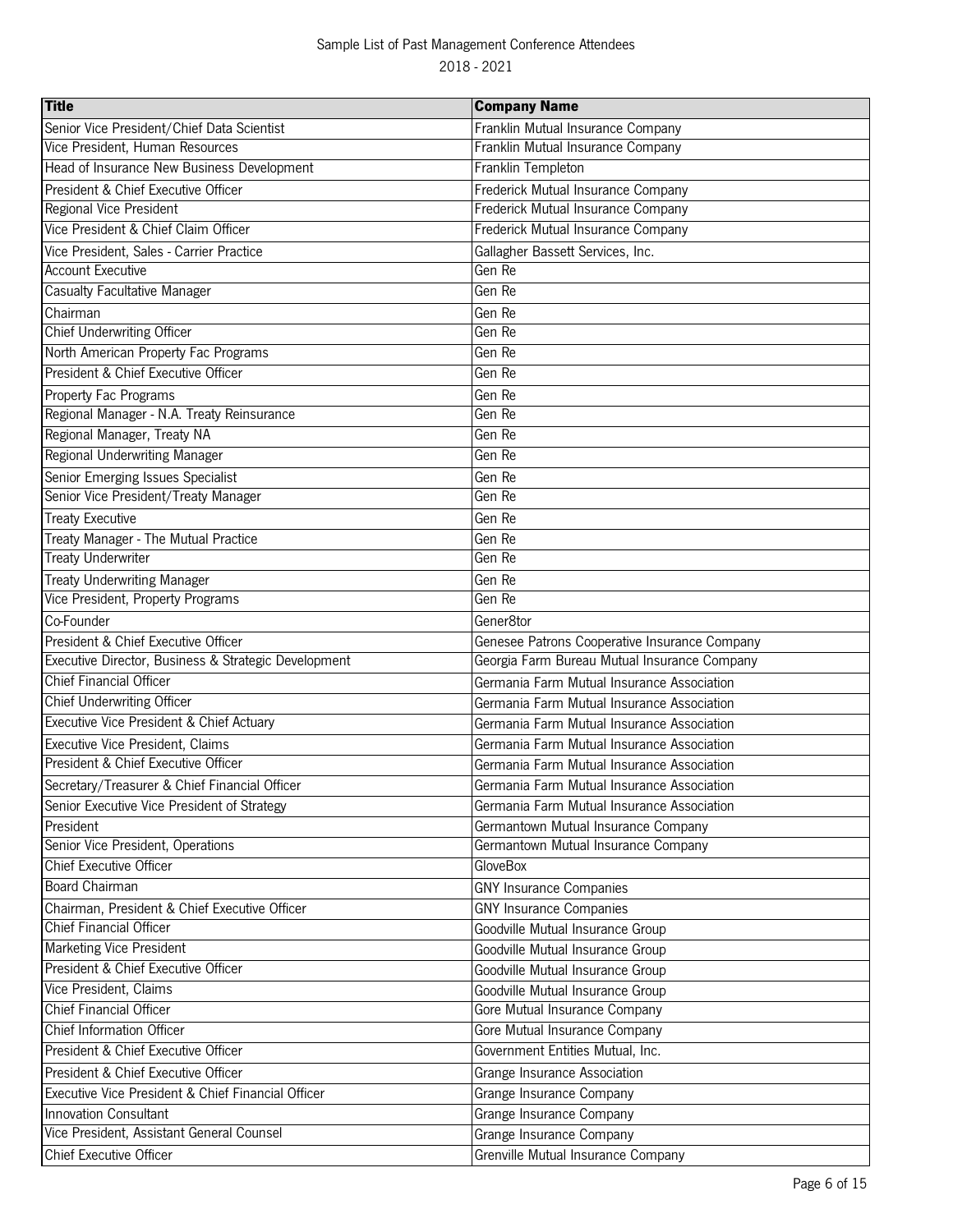| <b>Title</b>                                            | <b>Company Name</b>                |
|---------------------------------------------------------|------------------------------------|
| President                                               | Grenville Mutual Insurance Company |
| President & Chief Executive Officer                     | Grenville Mutual Insurance Company |
| Co-Head, Insurance Group                                | Griffin Financial Group            |
| Senior Managing Director                                | Griffin Financial Group            |
| Assistant Vice President Reinsurance Marketing          | <b>Grinnell RE</b>                 |
| Assistant Vice President, National Reinsurance          | <b>Grinnell RE</b>                 |
| Director - Broker Assumed Reinsurance                   | <b>Grinnell RE</b>                 |
| National Reinsurance                                    | <b>Grinnell RE</b>                 |
| Strategic Insights Analyst                              | <b>Grinnell RE</b>                 |
| Vice President Strategic Experience                     | <b>Grinnell RE</b>                 |
| President & Chief Executive Officer                     | GuideOne Insurance                 |
| Inside Sales Representative                             | Guidewire                          |
| <b>Product Marketing Manager</b>                        | Guidewire                          |
| <b>Chief Innovation Officer</b>                         | Guidewire Software                 |
| Portfolio Director                                      | Guidewire Software                 |
| Vice President, Product Management, Guidewire Analytics | Guidewire Software                 |
| General Manager, InsuranceNow & Underwriting Management | Guidewire Software                 |
| Inside Sales Representative                             | Guidewire Software                 |
| Assistant Vice President - Treaty Broking               | <b>Guy Carpenter</b>               |
| <b>Executive Vice President</b>                         | <b>Guy Carpenter</b>               |
| <b>Managing Director</b>                                | <b>Guy Carpenter</b>               |
| President, US Segments                                  | <b>Guy Carpenter</b>               |
| Research Meteorologist                                  | Guy Carpenter                      |
| Senior Vice President                                   | <b>Guy Carpenter</b>               |
| Strategic Advisory                                      | Guy Carpenter                      |
| <b>Vice President</b>                                   | <b>Guy Carpenter</b>               |
| President & Chief Executive Officer                     | Halwell Mutual Insurance Company   |
| <b>Chief Executive Officer</b>                          | Hamilton Insurance Group           |
| Head of Casualty & Specialty (US)                       | Hamilton Re                        |
| <b>Managing Director</b>                                | Hannover Re                        |
| <b>Executive Vice President</b>                         | Harford Mutual Insurance Company   |
| President & Chief Executive Officer                     | Harford Mutual Insurance Company   |
| Senior Vice President                                   | Harford Mutual Insurance Company   |
| Vice President, Claims                                  | Harford Mutual Insurance Company   |
| Assistant Vice President, Underwriting                  | Hastings Mutual Insurance Company  |
| Vice President, Chief Claim Officer                     | Hastings Mutual Insurance Company  |
| Vice President, Chief Legal Officer                     | Hastings Mutual Insurance Company  |
| Vice President, General Counsel                         | Hastings Mutual Insurance Company  |
| Vice President, Tax Counsel                             | Hastings Mutual Insurance Company  |
| <b>Chief Executive Officer</b>                          | Hi Marley                          |
| <b>Head of Customer</b>                                 | Hi Marley                          |
| <b>Executive Vice President</b>                         | Holborn                            |
| Executive Vice President, Chief Production Officer      | Holborn                            |
| President                                               | Holborn                            |
| Senior Vice President                                   | Holborn                            |
| Vice President                                          | Holborn                            |
| President & Chief Executive Officer                     | Homestead Mutual Insurance Company |
| President & Chief Executive Officer                     | Howard Mutual Insurance Company    |
| Senior Vice President - Treaty Division                 | <b>HSB</b>                         |
| <b>Claims Manager</b>                                   | <b>HTM Insurance Company</b>       |
| Loss Prevention Manager                                 | <b>HTM</b> Insurance Company       |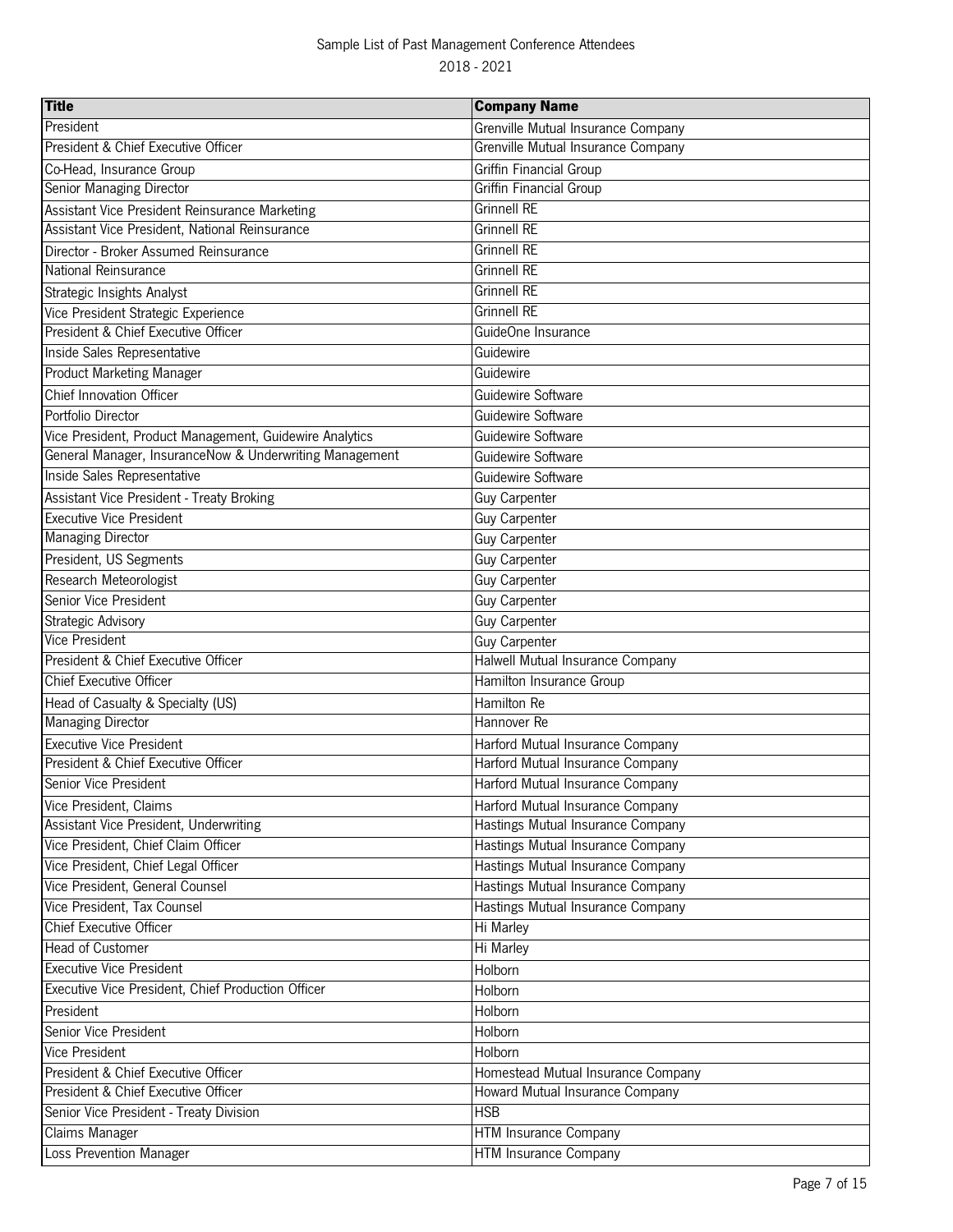| <b>Title</b>                                    | <b>Company Name</b>                                                                                           |
|-------------------------------------------------|---------------------------------------------------------------------------------------------------------------|
| President & Chief Executive Officer             | <b>HTM Insurance Company</b>                                                                                  |
| <b>Underwriting Manager</b>                     | <b>HTM Insurance Company</b>                                                                                  |
| Vice President, Finance                         | HTM Insurance Company                                                                                         |
| Industry Specialist - Insurance                 | <b>Hyland Software</b>                                                                                        |
| Managing Director of Research                   | <b>IBHS</b>                                                                                                   |
| Member Consultant - North America               | <b>ICMIF</b>                                                                                                  |
| <b>Managing Director</b>                        | Illinois Municipal League Risk Management Association                                                         |
| President & Chief Executive Officer             | <b>IMT</b> Insurance                                                                                          |
| Assistant Vice President - Underwriting         | Indiana Farmers Mutual Insurance Company                                                                      |
| Assistant Vice President, Sales                 | Indiana Farmers Mutual Insurance Company                                                                      |
| <b>Commercial Lines Underwriting Manager</b>    | Indiana Farmers Mutual Insurance Company                                                                      |
| Senior Vice President & Chief Financial Officer | Indiana Farmers Mutual Insurance Company                                                                      |
| Vice President, Chief Information Officer       | Indiana Farmers Mutual Insurance Company                                                                      |
| Vice President, Claims                          | Indiana Farmers Mutual Insurance Company                                                                      |
| President & Chief Executive Officer             | Innovated Holdings                                                                                            |
| Director                                        | Insurance Capital Group                                                                                       |
| Senior Vice President                           | Insurance Data Processing (IDP)                                                                               |
| <b>Chief Executive Officer</b>                  | Insurance Information Institute                                                                               |
| President                                       | Insurance Technology Services                                                                                 |
| National Account Manager                        | Insurity                                                                                                      |
| <b>Managing Partner</b>                         | <b>Insurtech Advisors</b>                                                                                     |
| <b>Commercial Lines Underwriting Manager</b>    | Integrity Mutual Insurance Company                                                                            |
| President                                       | Integrity Mutual Insurance Company                                                                            |
| Vice President, Commercial Lines                | Integrity Mutual Insurance Company                                                                            |
| President                                       | <b>ITR</b> Economics                                                                                          |
| Vice President, Product Management              | <b>IVANS Insurance Solutions</b>                                                                              |
| <b>Chief Executive Officer</b>                  | Jacobson                                                                                                      |
| <b>Managing Director</b>                        | Jacobson                                                                                                      |
| <b>Managing Partner</b>                         | Jacobson                                                                                                      |
| Senior Vice President                           | Jacobson                                                                                                      |
| Vice President                                  | Jacobson                                                                                                      |
| Vice President, Talent Partnerships             | Jacobson                                                                                                      |
| <b>Executive Vice President</b>                 | JLT Re                                                                                                        |
| Executive Vice President, Senior Broker         | JLT Re                                                                                                        |
| Senior Vice President                           | JLT Re                                                                                                        |
| Chief Strategy Officer                          | <b>JMI</b> Reports                                                                                            |
| President & Chief Executive Officer             | <b>JMI</b> Reports                                                                                            |
| Vice President, Sales & Business Development    | <b>JMI Reports</b>                                                                                            |
| <b>Managing Director</b>                        | Keefe, Bruyette & Woods                                                                                       |
| Vice President, Strategy Innovation & Marketing | Kentucky Employers Mutual Insurance                                                                           |
| President                                       | Kentucky Growers Insurance Company                                                                            |
| Secretary/Claims Manager                        |                                                                                                               |
| President & Chief Executive Officer             | Kentucky Growers Insurance Company<br>Lambton Mutual Insurance Company                                        |
| President & Chief Executive Officer             |                                                                                                               |
| President                                       | Lawyers Mutual Liability Insurance Company of North Carolina<br>Leatherstocking Cooperative Insurance Company |
| Vice President                                  | Leatherstocking Cooperative Insurance Company                                                                 |
|                                                 |                                                                                                               |
| Division Underwriting Manager                   | Liberty Mutual Equipment Breakdown<br>Liberty Mutual Equipment Breakdown                                      |
| General Manager<br>Reinsurance Manager          |                                                                                                               |
|                                                 | Liberty Mutual Equipment Breakdown                                                                            |
| Vice President, Equipment Breakdown             | Liberty Mutual Equipment Breakdown                                                                            |
| National Director                               | Liberty Mutual Equipment RE                                                                                   |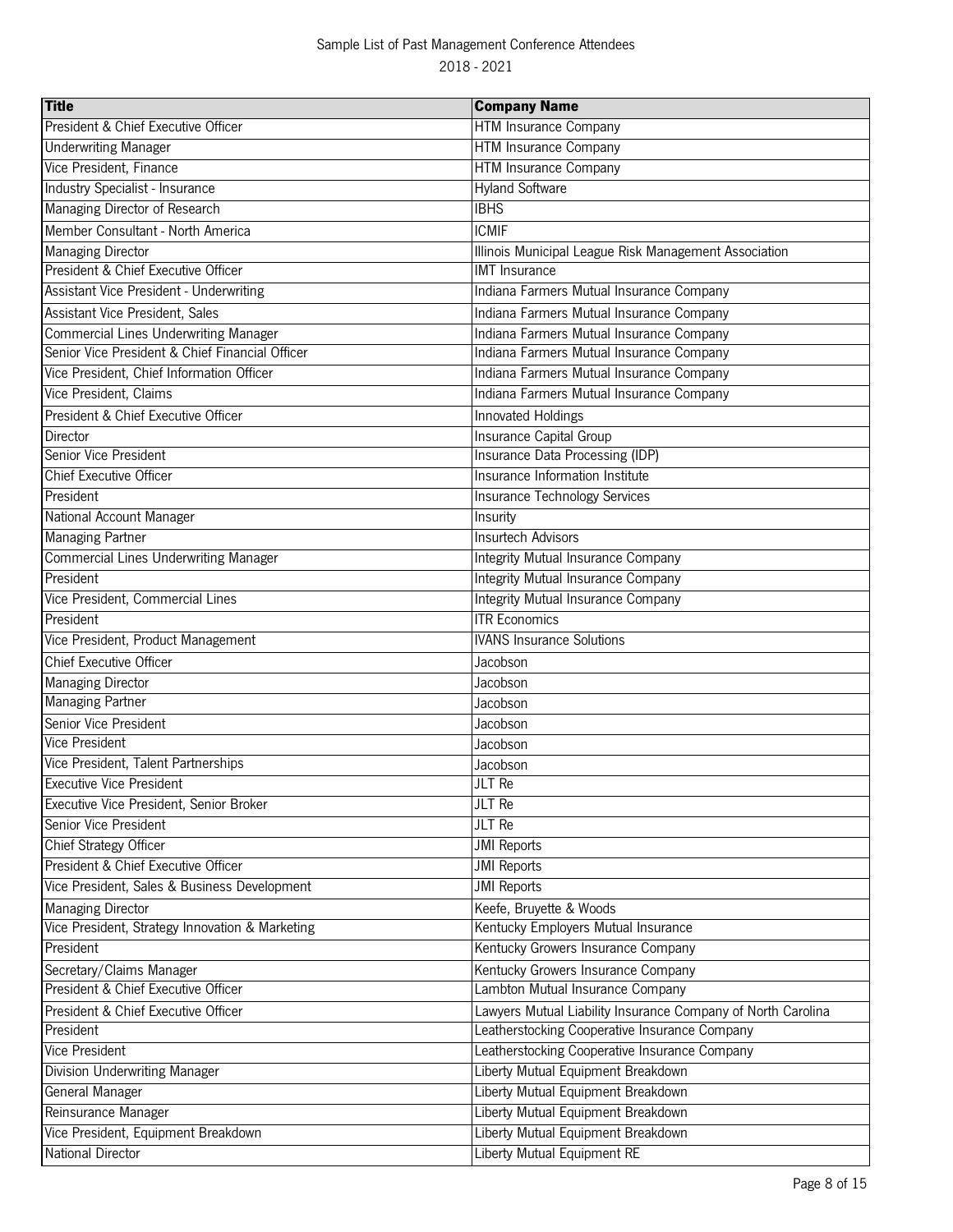| <b>Title</b>                                                           | <b>Company Name</b>                                             |
|------------------------------------------------------------------------|-----------------------------------------------------------------|
| Strategic Partnership Manager                                          | Liberty Mutual Equipment RE                                     |
| Assistant Vice President, Business Development & Strategic Partnership | Liberty Mutual Insurance Company                                |
| President & Chief Executive Officer                                    | Lititz Mutual Insurance Company                                 |
| Vice President, Finance & Chief Financial Officer/Treasurer            | Lititz Mutual Insurance Company                                 |
| Vice President, Underwriting                                           | Lititz Mutual Insurance Company                                 |
| Vice President, Actuary                                                | Lititz Mutual Insurance Group                                   |
| Senior Loan Officer - Independent Insurance                            | Live Oak Bank                                                   |
| <b>Board Member</b>                                                    | Locomotive Engineers & Conductors Mutual Protective Association |
| Trustee                                                                | Locomotive Engineers & Conductors Mutual Protective Association |
| Principal                                                              | Logan Capital Management, Inc.                                  |
| Corporate Secretary                                                    | Loudoun Mutual Insurance Company                                |
| <b>Executive Vice President</b>                                        | Loudoun Mutual Insurance Company                                |
| Director                                                               | Lumley Jacobs                                                   |
| <b>Managing Partner</b>                                                | Lumley Jacobs                                                   |
| <b>Head of Insurance Solutions</b>                                     | Macquarie                                                       |
| <b>Insurance Solutions</b>                                             | Macquarie                                                       |
| Insurance Strategy                                                     | Macquarie                                                       |
| Senior Manager, Insurance Solutions                                    | Macquarie                                                       |
| Senior Vice President, Head of Insurance Strategy & ALM                | Macquarie                                                       |
| Director of Insurance Business Development & Relationship Management   | Madison Scottsdale                                              |
| Managing Director & Portfolio Manager                                  | <b>Madison Scottsdale</b>                                       |
| President                                                              | Maiden Re                                                       |
| Senior Vice President                                                  | Maiden Re                                                       |
| Vice President                                                         | Maiden Re                                                       |
| Corporate Secretary/Treasurer                                          | Marysville Mutual Insurance Company                             |
| Account Manager                                                        | <b>Mason Claims</b>                                             |
| National Account Manager                                               | <b>Mason Claims</b>                                             |
| Partner                                                                | <b>McGill and Partners</b>                                      |
| <b>Chief Executive Officer</b>                                         | Mennonite Mutual Insurance Co. (Alberta) Ltd.                   |
| <b>Chief Executive Officer</b>                                         | Mennonite Mutual Insurance Company                              |
| Controller                                                             | Mennonite Mutual Insurance Company                              |
| President & Chief Executive Officer                                    | Mennonite Mutual Insurance Company                              |
| Vice President, Operations                                             | Mennonite Mutual Insurance Company                              |
| Vice President, Underwriting                                           | Mennonite Mutual Insurance Company                              |
| <b>Chief Operating Officer</b>                                         | Merchants Bonding Company                                       |
| President                                                              | Merchants Bonding Company                                       |
| President & Chief Executive Officer                                    | Merchants Mutual Insurance Company                              |
| Senior Vice President, Operations                                      | Merchants Mutual Insurance Company                              |
| Actuary                                                                | Merlinos & Associates, Inc.                                     |
| Principal & Consulting Actuary                                         | Merlinos & Associates, Inc.                                     |
| President & Chief Executive Officer                                    | Midstate Mutual Insurance Company                               |
| Head of Institutional Sales                                            | Miles Capital, Inc.                                             |
| Senior Portfolio Manager                                               | Miles Capital, Inc.                                             |
| President                                                              | Millville Mutual Insurance Company                              |
| Executive Vice President & Chief Operating Officer                     | <b>MMG Insurance Company</b>                                    |
| President & Chief Executive Officer                                    | <b>MMG Insurance Company</b>                                    |
| Senior Vice President, Operations                                      | MMG Insurance Company                                           |
| Secretary/Treasurer                                                    | MMIC Insurance, Inc.                                            |
| <b>Chief Executive Officer</b>                                         | Motorists Insurance Group                                       |
| <b>Chief Strategy Officer</b>                                          | Motorists Insurance Group                                       |
| Executive Vice President, Commercial Lines & Life                      | Motorists Insurance Group                                       |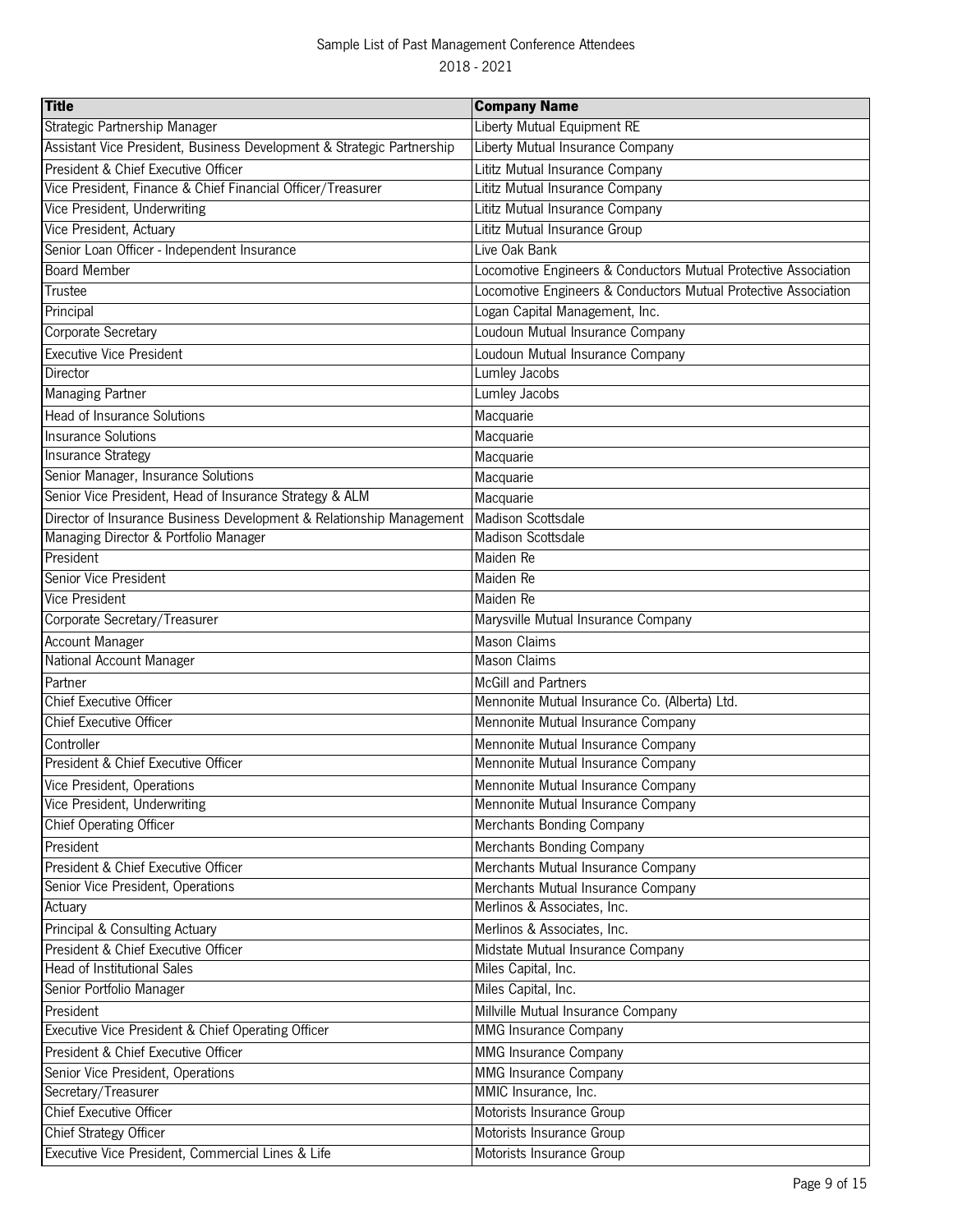| <b>Title</b>                                                | <b>Company Name</b>                               |
|-------------------------------------------------------------|---------------------------------------------------|
| Senior Vice President & Chief Strategy Officer              | Motorists Insurance Group                         |
| <b>Client Executive</b>                                     | Munich Re US                                      |
| <b>Client Manager</b>                                       | Munich Re US                                      |
| <b>Executive Client Manager</b>                             | Munich Re US                                      |
| Executive Vice President/Client Executive                   | Munich Re US                                      |
| Head of Casualty Underwriting                               | Munich Re US                                      |
| Senior Marketing Business Partner                           | Munich Re US                                      |
| Vice President, Client Services                             | Munich Re US                                      |
| President & Chief Executive Officer                         | Mutual Assurance Society of Virginia              |
| Secretary/Treasurer                                         | Mutual Assurance Society of Virginia              |
| Vice President, Claims                                      | Mutual Assurance Society of Virginia              |
| Vice President, Information Technology                      | Mutual Assurance Society of Virginia              |
| Vice President, Innovation & Marketing                      | Mutual Assurance Society of Virginia              |
| <b>Chief Operating Officer</b>                              | Mutual Benefit Group                              |
| President & Chief Executive Officer                         | Mutual Benefit Group                              |
| Assistant Vice President, Assistant Reinsurance Manager     | Mutual Boiler Re                                  |
| Operations Senior Vice President                            | Mutual Boiler Re                                  |
| Operations Vice President, Corporate Reinsurance Manager    | Mutual Boiler Re                                  |
| Operations Vice President, New Business Development Manager | Mutual Boiler Re                                  |
| Vice President, Operations Manager                          | <b>Mutual Boiler Re</b>                           |
| Chief Analytics Officer                                     | Mutual Capital Analytics                          |
| <b>Chief Operating Officer</b>                              | Mutual Capital Analytics                          |
| President & Chief Executive Officer                         | Mutual Capital Analytics                          |
| Chairman                                                    | Mutual Capital Group, Inc.                        |
| <b>Chief Financial Officer</b>                              | Mutual Capital Group, Inc.                        |
| Corporate Secretary                                         | Mutual Capital Group, Inc.                        |
| Executive Assistant                                         | Mutual Capital Group, Inc.                        |
| President & Chief Executive Officer                         | Mutual Fire Insurance Company of British Columbia |
| Chief Claims Officer, Vice President of Claims              | Mutual of Enumclaw Insurance Company              |
| <b>Chief Financial Officer</b>                              | Mutual of Enumclaw Insurance Company              |
| <b>General Counsel</b>                                      | Mutual of Enumclaw Insurance Company              |
| President & Chief Executive Officer                         | Mutual of Enumclaw Insurance Company              |
| Vice President, Administration                              | Mutual of Enumclaw Insurance Company              |
| Vice President, Commercial Underwriting                     | Mutual of Enumclaw Insurance Company              |
| Vice President, Marketing                                   | Mutual of Enumclaw Insurance Company              |
| President & Chief Executive Officer                         | Mutual of Wausau Insurance Corporation            |
| President & Chief Executive Officer                         | Mutual Re                                         |
| Senior Vice President & Chief Underwriting Officer          | Mutual Re                                         |
| Vice President & Chief Underwriting Officer                 | Mutual Re                                         |
| <b>Account Manager</b>                                      | <b>NAMIC Insurance Agency</b>                     |
| Director, Operations                                        | <b>NAMIC Insurance Agency</b>                     |
| Chief Financial Officer & Treasurer                         | NAMIC Insurance Company                           |
| President & Chief Executive Officer                         | <b>NAMIC Insurance Company</b>                    |
| Vice President - Underwriting                               | NAMIC Insurance Company                           |
| <b>Vice President Claims</b>                                | <b>NAMIC Insurance Company</b>                    |
| Vice President Compliance & Product Development             | <b>NAMIC Insurance Company</b>                    |
| Vice President, Underwriting & Chief Underwriting Officer   | <b>NAMIC Insurance Company</b>                    |
| Customer Service Team Leader                                | <b>NAMIC Insurance Solutions</b>                  |
| Director - Product Development & Compliance                 | <b>NAMIC Insurance Solutions</b>                  |
| <b>Operations Manager</b>                                   | <b>NAMIC Insurance Solutions</b>                  |
| President & Chief Executive Officer                         | <b>NAMIC Insurance Solutions</b>                  |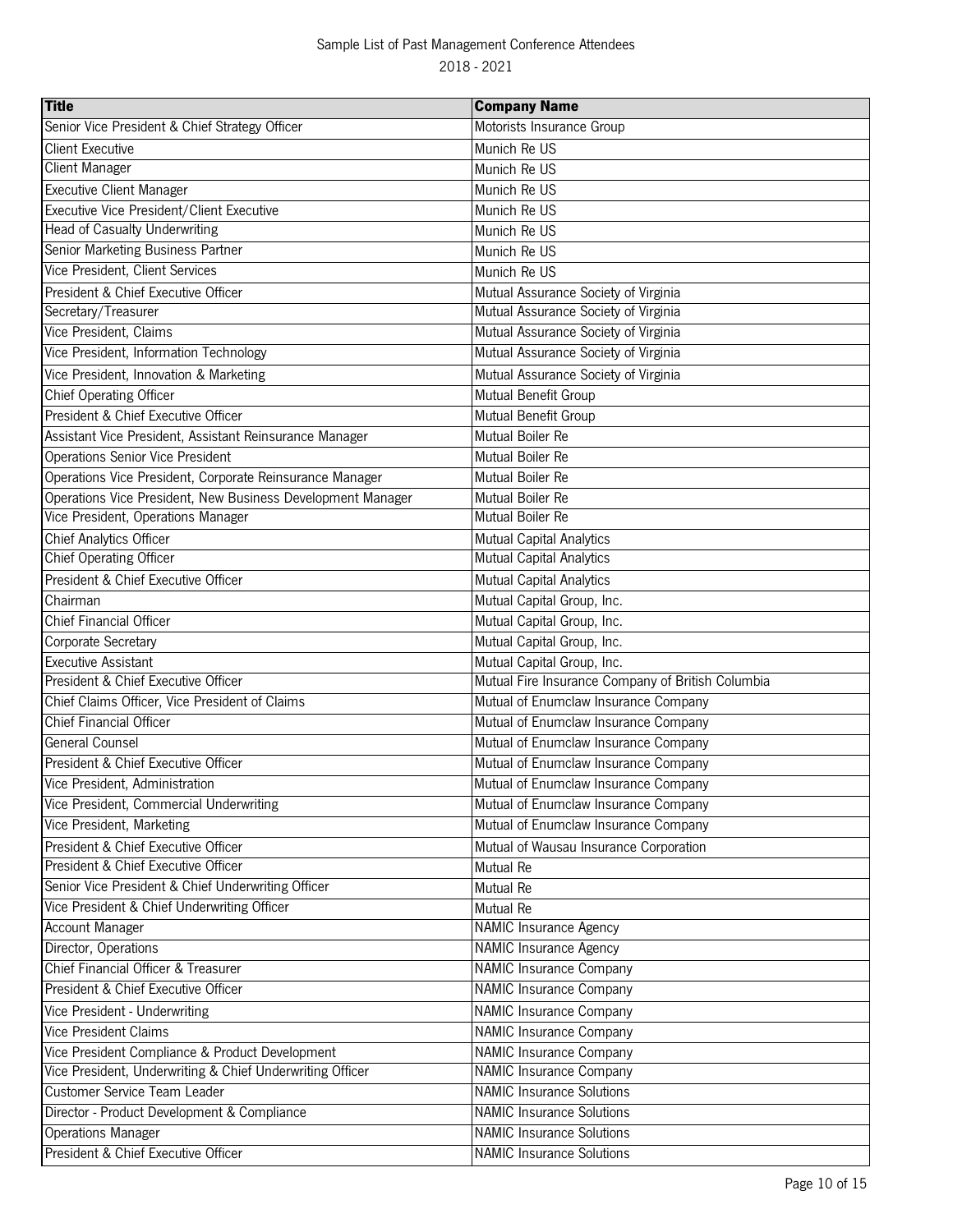| <b>Title</b>                                                            | <b>Company Name</b>                            |
|-------------------------------------------------------------------------|------------------------------------------------|
| Vice President, Information Technology                                  | <b>NAMIC Insurance Solutions</b>               |
| <b>Chief Executive Officer</b>                                          | <b>NAS Insurance Services</b>                  |
| Senior Vice President, Marketing & Technology                           | <b>NAS Insurance Services</b>                  |
| Senior Vice President, Reinsurance & Programs                           | <b>NAS Insurance Services</b>                  |
| Vice President, Controller                                              | <b>NAS Insurance Services</b>                  |
| Vice President, Product Development                                     | <b>NAS Insurance Services</b>                  |
| Vice President, Reinsurance                                             | <b>NAS Insurance Services</b>                  |
| Vice President, Business Development                                    | <b>NASW Risk Retention Group</b>               |
| President                                                               | National Security Fire & Casualty Company      |
| President - National Partners                                           | Nationwide Insurance                           |
| <b>Chief Executive Officer</b>                                          | Navmatics                                      |
| Enterprise Risk and Capital Management                                  | New England Asset Management                   |
| Head of Enterprise Risk and Capital Management                          | New England Asset Management                   |
| Head of Marketing                                                       | New England Asset Management                   |
| New Business Development                                                | New England Asset Management                   |
| Senior Client Strategist                                                | New England Asset Management                   |
| Chief Financial Officer, Chief Revenue Officer, Treasurer               | New York Central Mutual Fire Insurance Company |
| Executive Vice President, Chief Operations Officer                      | New York Central Mutual Fire Insurance Company |
| First Senior Vice President                                             | New York Central Mutual Fire Insurance Company |
| <b>Executive Vice President</b>                                         | <b>NFP</b>                                     |
| Senior Vice President                                                   | <b>NFP</b>                                     |
| Vice President                                                          | <b>NFP</b>                                     |
| Executive Vice President, Secretary/Treasurer & Chief Financial Officer | Nodak Insurance Company                        |
| Vice President, Operations                                              | Nodak Insurance Company                        |
| Chairman                                                                | Norfolk & Dedham Group                         |
| Chief Human Resources Officer                                           | Norfolk & Dedham Group                         |
| Chief Information Officer                                               | Norfolk & Dedham Group                         |
| <b>Chief Marketing Officer</b>                                          | Norfolk & Dedham Group                         |
| Chief Underwriting Officer, Personal Lines                              | Norfolk & Dedham Group                         |
| President & Chief Executive Officer                                     | Norfolk & Dedham Group                         |
| <b>Business Development/Sales Manager</b>                               | North Blenheim Mutual Insurance Company        |
| <b>Chief Financial Officer</b>                                          | North Star Mutual Insurance Company            |
| Chief Financial Officer/Treasurer                                       | North Star Mutual Insurance Company            |
| Executive Vice President/Chief Operations Officer                       | North Star Mutual Insurance Company            |
| President                                                               | North Star Mutual Insurance Company            |
| Senior Vice President                                                   | North Star Mutual Insurance Company            |
| President & Chief Executive Officer                                     | North Star Mutual Insurance Company            |
| President                                                               | Northern Mutual Insurance Company              |
| <b>Assistant Vice President</b>                                         | Northern Neck Insurance Company                |
| Vice President, Member Services                                         | Northern Neck Insurance Company                |
| <b>Business Development Manager</b>                                     | NTT DATA FA Insurance Systems                  |
| General Manager / Vice President - Business Development                 | NTT DATA FA Insurance Systems                  |
| President                                                               | Oakwood Mutual Insurance Company               |
| Vice President                                                          | Oakwood Mutual Insurance Company               |
| Director of Sales & Consulting                                          | Octo Telematics                                |
| <b>Board Chair</b>                                                      | Ohio Bar Liability Insurance Company           |
| President & Chief Executive Officer                                     | Ohio Bar Liability Insurance Company           |
| Assistant Vice President, Corporate Risk Management                     | Ohio Mutual Insurance Group                    |
| <b>Chief Financial Officer</b>                                          | Ohio Mutual Insurance Group                    |
| President & Chief Executive Officer                                     | Ohio Mutual Insurance Group                    |
| Vice President, Chief Analytics Officer                                 | Ohio Mutual Insurance Group                    |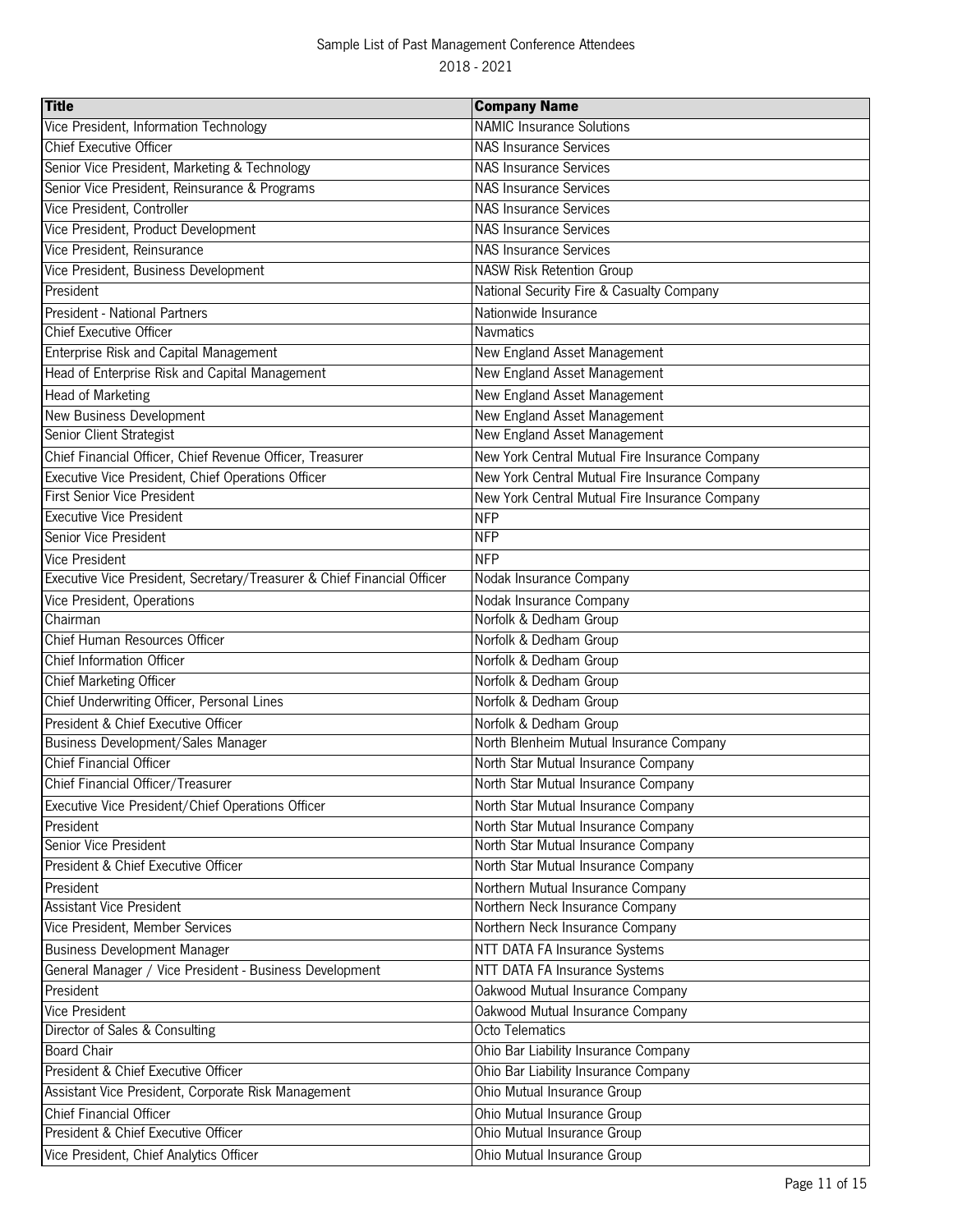| <b>Title</b>                                               | <b>Company Name</b>                                   |
|------------------------------------------------------------|-------------------------------------------------------|
| Vice President, Human Resources                            | Ohio Mutual Insurance Group                           |
| Vice President, Personal Lines Underwriting                | Ohio Mutual Insurance Group                           |
| Vice President, Product Management                         | Ohio Mutual Insurance Group                           |
| Director of Business Development                           | OneShield Software                                    |
| President & Chief Executive Officer                        | Ontario Insurance Company                             |
| Chair                                                      | <b>Ontario Mutual Insurance Association</b>           |
| Director, Operations                                       | <b>Ontario Mutual Insurance Association</b>           |
| Manager, Statistics and Information Services               | Ontario Mutual Insurance Association                  |
| President                                                  | Ontario Mutual Insurance Association                  |
| President                                                  | Panhandle Farmers Mutual Insurance Company            |
| President & Chief Executive Officer                        | Parkway Advisors                                      |
| Senior Vice President & Manager                            | Partner Re                                            |
| <b>Vice President</b>                                      | Partner Re                                            |
| President & Chief Executive Officer                        | Patrons Oxford Insurance Company                      |
| Vice President, Business Development                       | Paul Davis Restoration USA                            |
| President/General Manager                                  | PCH Mutual Insurance Company                          |
| Senior Vice President                                      | <b>PCMS</b>                                           |
| President & Chief Executive Officer                        | Peel Mutual Insurance Company                         |
| Senior Vice President/Chief Operating Officer P&C          | Pekin Insurance Company                               |
| <b>Chief Financial Officer</b>                             | Penn National Insurance                               |
| President & Chief Executive Officer                        | Penn National Insurance                               |
| Senior Vice President, Chief Financial Officer & Treasurer | Penn National Insurance                               |
| Vice President, Underwriting Operations                    | Penn National Insurance                               |
| Corporate Marketing Manager                                | Pennsylvania Lumbermens Mutual Insurance Company      |
| President & Chief Executive Officer                        | Pennsylvania Lumbermens Mutual Insurance Company      |
| Senior Vice President, Underwriting                        | Pennsylvania Lumbermens Mutual Insurance Company      |
| Vice President, Information Technology                     | Pennsylvania Lumbermens Mutual Insurance Company      |
| Chief Executive Officer/Program Manager                    | Personal Care & Assisted Living Insurance Center, LLC |
| Principal & Consulting Actuary                             | Pinnacle Actuarial Resources, Inc.                    |
| Vice President & Chief Financial Officer                   | Pioneer State Mutual Insurance Company                |
| Vice President & Director of Marketing                     | Pioneer State Mutual Insurance Company                |
| Regional Managing Director                                 | PNC Institutional Asset Management                    |
| Vice President & Chief Operations Officer                  | Portage Mutual Insurance Company                      |
| <b>Chief Executive Officer</b>                             | Prairie States Enterprises, Inc.                      |
| <b>Executive Vice President</b>                            | Preferred Mutual Insurance Company                    |
| President & Chief Executive Officer                        | Preferred Mutual Insurance Company                    |
| <b>Chief Executive Officer</b>                             | Providence Mutual Fire Insurance Company              |
| <b>Executive Vice President</b>                            | Providence Mutual Fire Insurance Company              |
| Global Head of Catastrophe                                 | Qatar Reinsurance                                     |
| Chief Financial Officer & Treasurer                        | RAM Mutual Insurance Company                          |
| Senior Vice President, Operations                          | RAM Mutual Insurance Company                          |
| Vice President, Accounting/Treasurer                       | RAM Mutual Insurance Company                          |
| Manager                                                    | Randolph Mutual Insurance Company                     |
| <b>Risk Specialist</b>                                     | Randolph Mutual Insurance Company                     |
| National Marketing Manager                                 | Red Mountain Technologies                             |
| Client Engagement                                          | Reinsurance Results, Inc                              |
| President                                                  | Reinsurance Results, Inc.                             |
| Senior Vice President                                      | Renaissance Re                                        |
| Management Psychologist                                    | RHR International LLP                                 |
| President                                                  | Risk Information, Inc.                                |
| Chief Information Officer                                  | Rockford Mutual Insurance Company                     |
|                                                            |                                                       |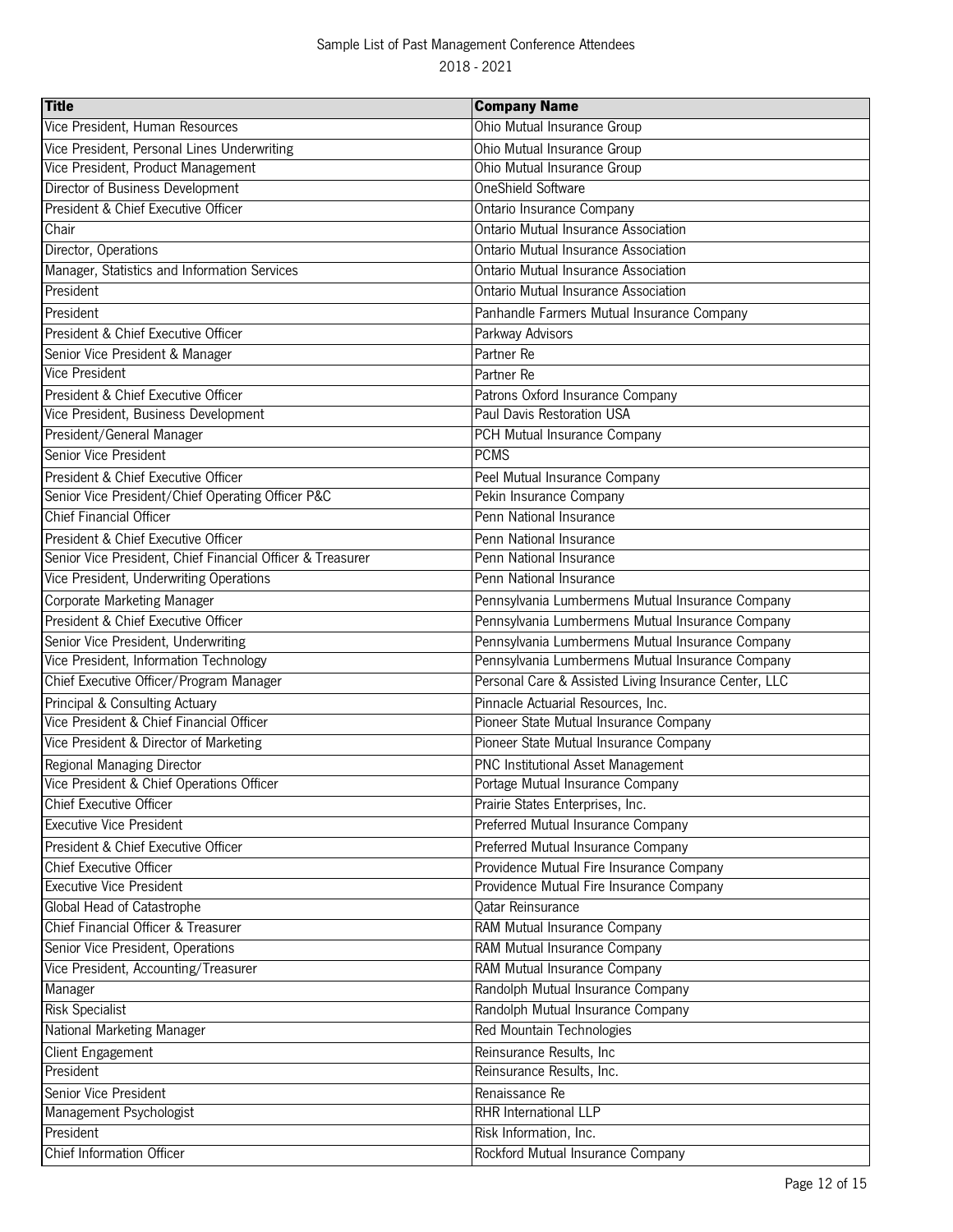| <b>Title</b>                                                     | <b>Company Name</b>                                  |
|------------------------------------------------------------------|------------------------------------------------------|
| Vice President, Marketing & Sales                                | Rockford Mutual Insurance Company                    |
| President & Chief Executive Officer                              | Rockingham Insurance                                 |
| Chief Executive Officer & Co-Founder                             | Roost                                                |
| Chief Marketing Officer & Sales                                  | Roost                                                |
| Partner                                                          | <b>RSM US LLP</b>                                    |
| Senior Manager, Financial Services                               | <b>RSM US LLP</b>                                    |
| Assistant Vice President, Business Development                   | Safeco Insurance Companies                           |
| President                                                        | Sandy & Beaver Insurance Company                     |
| <b>Chief Operations Officer</b>                                  | Sapiens                                              |
| Director                                                         | Sapiens                                              |
| Senior Partner                                                   | <b>Schaffer Consulting</b>                           |
| Chief Underwriting Officer, US Treaty                            | <b>SCOR Re</b>                                       |
| <b>Vice President</b>                                            | <b>SCOR Re</b>                                       |
| President & Chief Executive Officer                              | <b>SECURA Insurance</b>                              |
| Senior Vice President & Chief Underwriting Officer               | <b>SECURA Insurance</b>                              |
| Supervisor - Litigation                                          | <b>SECURA Insurance</b>                              |
| Vice President - Claims                                          | <b>SECURA Insurance</b>                              |
| Vice President, Casualty Claims                                  | <b>SECURA Insurance</b>                              |
| Vice President, Chief Claims Officer                             | <b>SECURA Insurance</b>                              |
| Vice President, Property Claims                                  | <b>SECURA Insurance</b>                              |
| President                                                        | Security Mutual Insurance Company                    |
| Vice President & General Counsel                                 | SFM Mutual Insurance Company                         |
| Associate Vice President & Managing Director of Reinsurance      | Shelter Mutual Insurance Company                     |
| Director, Reinsurance Operations                                 | Shelter Mutual Insurance Company                     |
| Director, Underwriting                                           | Shelter Mutual Insurance Company                     |
| Executive Vice President & Corporate Secretary                   | Shelter Mutual Insurance Company                     |
| Managing Director, Reinsurance                                   | Shelter Mutual Insurance Company                     |
| President & Chief Executive Officer                              | Shelter Mutual Insurance Company                     |
| Senior Vice President & Managing Director                        | Shelter Mutual Insurance Company                     |
| <b>Executive Vice President</b>                                  | Slayton Search Partners                              |
| <b>Executive Vice President</b>                                  | Society Insurance                                    |
| Senior Vice President, Chief Financial Officer & Treasurer       | Society Insurance                                    |
| Vice President - Underwriting & Risk Control                     | Society Insurance                                    |
| Senior Vice President                                            | Sompo International                                  |
| President                                                        | Southern Mutual Insurance Company                    |
| President                                                        | Specialty Risk of America                            |
| Director, Client Services                                        | <b>State National Companies</b>                      |
| Head of Insurance ETF Business Development                       | <b>State Street Global Advisors</b>                  |
| Insurance ETF Specialist                                         | <b>State Street Global Advisors</b>                  |
| President & Chief Executive Officer                              | Sterling Insurance Company                           |
| President                                                        | STICO Mutual Insurance Company, Risk Retention Group |
| Attorney                                                         | <b>Stinson Leonard Street</b>                        |
| Partner                                                          | Stinson LLP                                          |
| Chief Executive Officer & Principal                              | Stonybrook Capital                                   |
| Director                                                         | Stonybrook Capital                                   |
| <b>Managing Director</b>                                         | Stonybrook Capital                                   |
| Vice President, Accounting & Administration                      | Sublimity Insurance Company                          |
| <b>Assistant Vice President</b>                                  | Swiss Re                                             |
| Chief Executive Officer & President of Swiss Re Canada & English | Swiss Re                                             |
| Head of Casualty R&N U.S.                                        | Swiss Re                                             |
| <b>Head P&amp;C Solutions Americas</b>                           | Swiss Re                                             |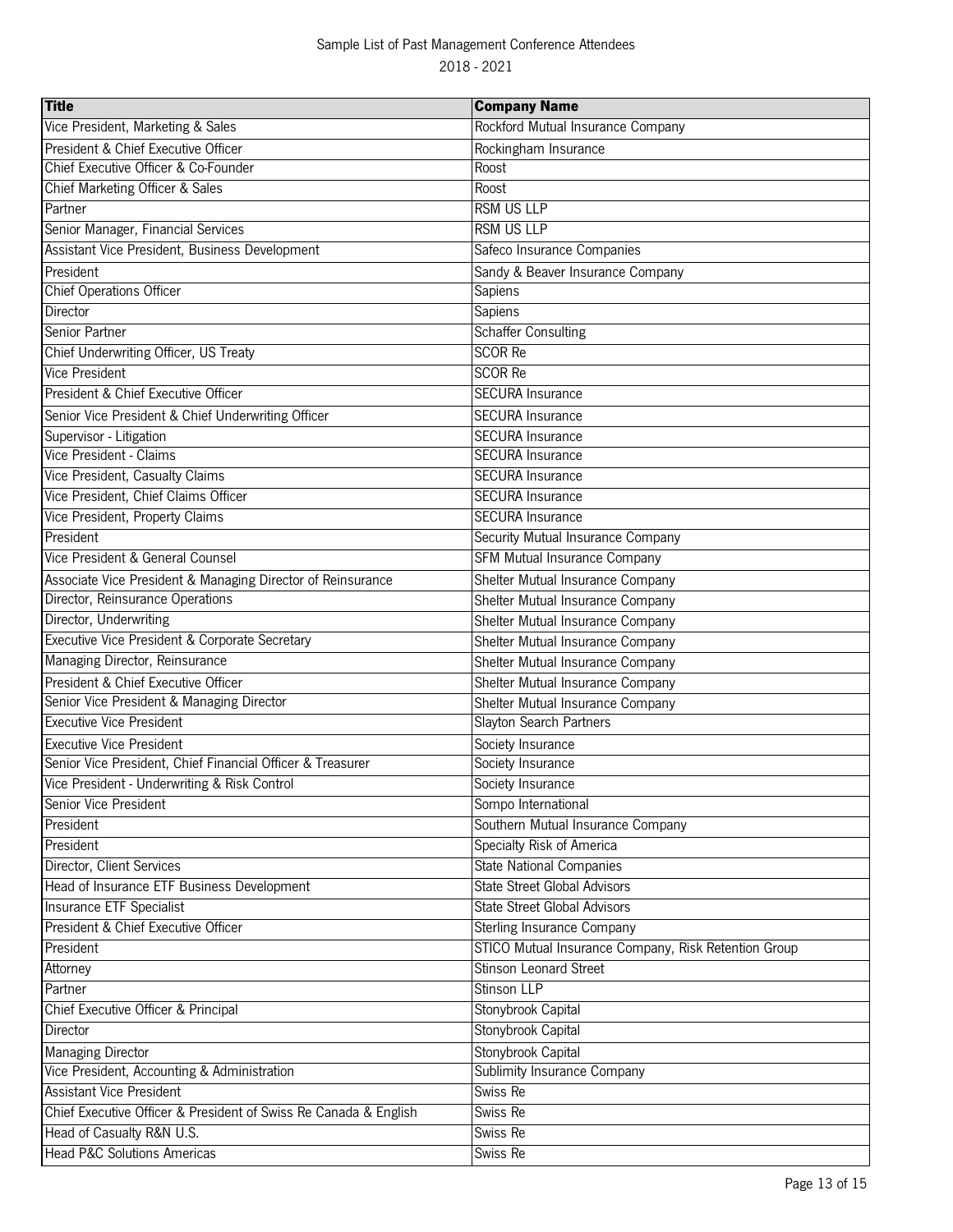| <b>Title</b>                                        | <b>Company Name</b>                         |
|-----------------------------------------------------|---------------------------------------------|
| President US P&C - Regional & National              | Swiss Re                                    |
| Senior Vice President                               | Swiss Re                                    |
| <b>Vice President</b>                               | Swiss Re                                    |
| President                                           | Synergy Comp Insurance Company              |
| Partner                                             | Taft, Stettinius & Hollister                |
| Managing Partner                                    | <b>TAG Financial Institutions Group</b>     |
| Senior Advisor                                      | <b>TAG Financial Institutions Group</b>     |
| President & Chief Executive Officer                 | Texas Hospital Insurance Exchange           |
| <b>Chief Executive Officer</b>                      | <b>TextAim</b>                              |
| <b>Managing Member</b>                              | <b>TextAim</b>                              |
| <b>Vice President</b>                               | <b>TextAim</b>                              |
| Chief Strategy Officer                              | The Commonwell Mutual Insurance Group       |
| President & Chief Executive Officer                 | The Commonwell Mutual Insurance Group       |
| Vice President, Operations                          | The Commonwell Mutual Insurance Group       |
| Vice President, Transformation & Strategic Delivery | The Commonwell Mutual Insurance Group       |
| Director, Innovation and Product Owner              | The Commonwell Mutual Insurance Group       |
| <b>Managing Director</b>                            | The Nolan Company                           |
| President & Chief Executive Officer                 | The Philadelphia Contributionship           |
| Vice President, Underwriting                        | The Philadelphia Contributionship           |
| Senior Broker                                       | <b>TigerRisk Partners</b>                   |
| <b>Chief Executive Officer</b>                      | <b>Todd Mitchell Associates</b>             |
| Reinsurance Director                                | Tokio Marine HCC                            |
| Senior Vice President, Reinsurance & Programs       | <b>Tokio Marine HCC</b>                     |
| Vice President, Reinsurance                         | Tokio Marine HCC                            |
| <b>Chief Executive Officer</b>                      | Town & Country Mutual Insurance Company     |
| Regional Team Leader                                | <b>TransRe</b>                              |
| Senior Vice President                               | <b>TransRe</b>                              |
| Vice President                                      | TransRe                                     |
| Executive Vice President, Insurance                 | TransUnion                                  |
| Vice President Insurance Solutions                  | TransUnion                                  |
| <b>Managing Director</b>                            | <b>Travelers BoilerRE</b>                   |
| <b>National Director</b>                            | <b>Travelers BoilerRE</b>                   |
| Senior Reinsurance Director                         | <b>Travelers BoilerRE</b>                   |
| Director of Trends & Insights                       | TrendWatching                               |
| Director of Human Resources                         | Trillium Mutual Insurance Company           |
| President & Chief Executive Officer                 | Trillium Mutual Insurance Company           |
| Vice President, Corporate Services                  | Trillium Mutual Insurance Company           |
| <b>Board Chairman</b>                               | Tuscarora Wayne Insurance Company           |
| Chief Corporate Relations Officer                   | Tuscarora Wayne Insurance Company           |
| President & Chief Executive Officer                 | Tuscarora Wayne Insurance Company           |
| Senior Vice President, Chief Operating Officer      | Tuscarora Wayne Insurance Company           |
| <b>Executive Vice President</b>                     | Union Mutual Fire Insurance Company         |
| President & Chief Executive Officer                 | Union Mutual Fire Insurance Company         |
| <b>Executive Vice President</b>                     | United Heritage Property & Casualty Company |
| President & Chief Executive Officer                 | United Heritage Property & Casualty Company |
| Vice President, Operations                          | United Heritage Property & Casualty Company |
| Professor                                           | University of South Carolina                |
| <b>Chief Underwriting Officer</b>                   | Utica First Insurance Company               |
| Executive Vice President, Applied Analytics         | Valen Analytics                             |
| Vice President, Business Development                | <b>Valen Analytics</b>                      |
| Enterprise Account Executive                        | Valen Analytics, an Insurity Company        |